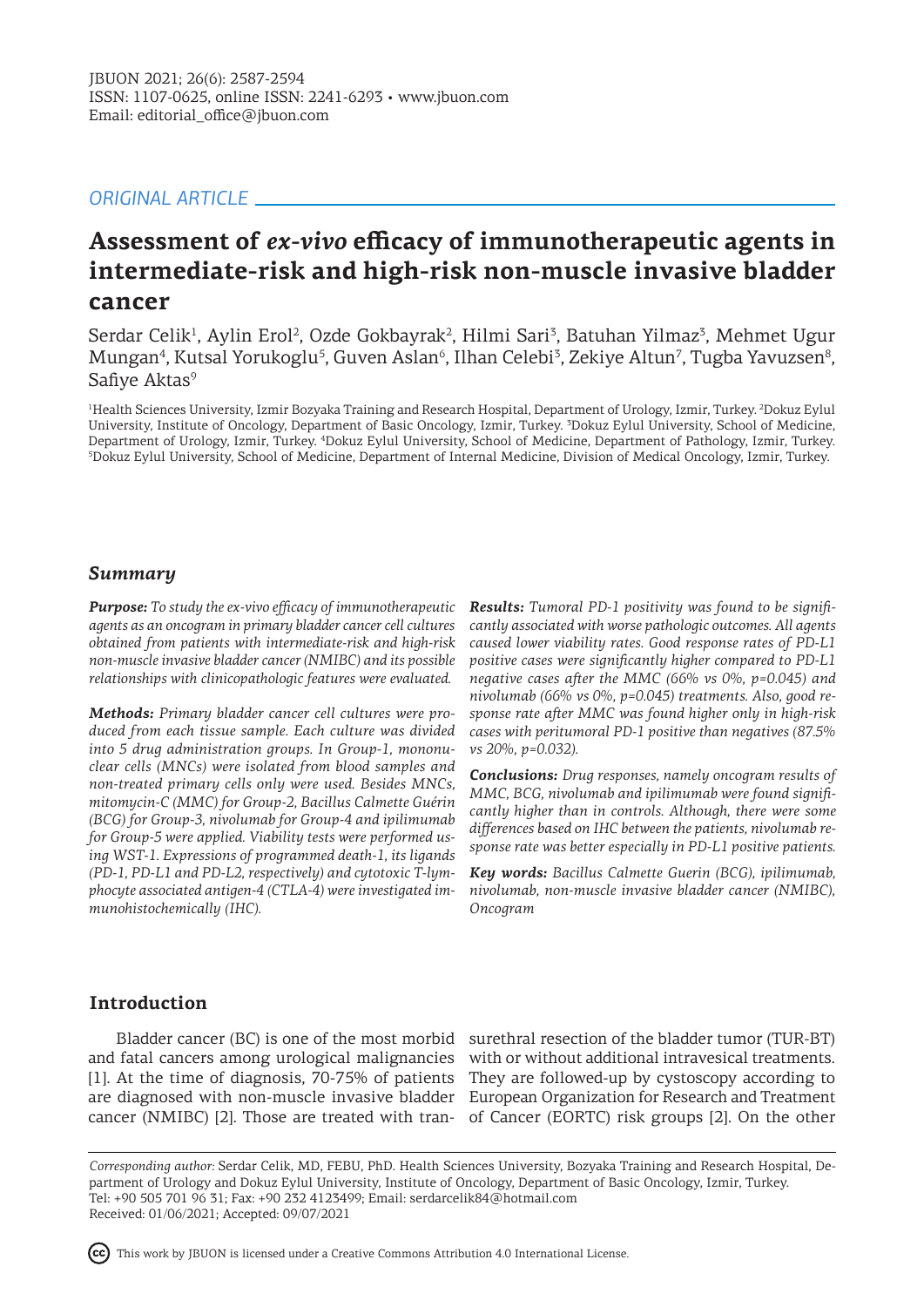hand, 25-30% of patients have muscle-invasive bladder cancer (MIBC). Those are treated with radical cystectomy (RC) with or without systemic neoadjuvant and adjuvant treatments according to European Urology (EAU) Guidelines [1,3,4].

According to EORTC risk groups, NMIBC patients are divided into three risk groups as low-risk, intermediate-risk and high-risk groups [2]. Especially in intermediate-risk and high-risk NMIBCs, intravesical Bacillus Calmette Guérin (BCG) immunotherapy is recommended to reduce the risk of tumor recurrence after the primary TUR-BT or repeat TUR (Re-TUR) [2,5]. Recurrence and progression rates are seen in 40-50% for patients with high-risk NMIBC despite BCG immunotherapy [2]. Therefore, additional treatment modalities are needed in patients with BCG-refractory NMIBC. Similarly, because of need for additional treatments for patients with post-platinum and cisplatin ineligible metastatic MIBC, immune checkpoint inhibitors have been gone into the use for the treatment of these patients [6-10]. Also for patients with BCGrefractory NMIBC, immune checkpoint inhibitors may fill the treatment needing area [3,11].

Previous studies have shown that primary cell culture obtained from patients with bladder cancer can be grown for an oncogram and by this way it can be tested for chemotherapy and immunotherapy sensitivities with drug administration *in vitro* [12,13].

We aimed to measure the *ex-vivo* efficacy of immunotherapeutic agents (BCG, nivolumab and ipilimumab) and a chemotherapeutic agent (mitomycin-C (MMC) and MNCs in BC primary cell cultures obtained from patients with intermediate-risk and high-risk NMIBC and to investigate their possible relationships with clinicopathologic features.

## **Methods**

After receiving ethical approval by Ethics Committee (Approval number: 3320-GOA, 2017/24-23), we prospectively investigated patients who underwent cystoscopy and TUR-BT due to BC that was diagnosed by radiological imaging between 2018-2019. After obtaining informed consent, at least 5x5x5 mm fresh tumor tissue was obtained from each patient during the TUR-BT procedure and peripheral blood sample was also obtained from each patient prior to surgery.

#### *Laboratory steps: Collection of bladder cancer tissues and peripheral blood samples*

The obtained each tumor tissue was transferred to laboratory in sterile transfer medium (1% penicillin/ streptomycin (P/S) and Roswell Park Memorial Institute medium (RPMI)) in cold conditions. Peripheral blood samples were also transferred with EDTA blood collection tube at cold conditions. Mononuclear cells (MNCs) that were separated with using ficoll paque solution from peripheral blood and all tissue were centrifuged and slowly frozen in freezing medium (complete RPMI containing 20% fetal bovine serum (FBS) and 5% dimethyl sulfoxide (DMSO)) to -80°C.

#### *Laboratory steps: Primary cell culture of the bladder cancer and applications of the drugs*

Before the experiments of primary cell culture, human T24 bladder cancer cell line was cultured at 37°C humidified 5% CO $_{\rm _2}$  incubator. T24 cells were grown in Dulbecco's Modified Eagle's medium (DMEM) supplemented with 1% L-glutamine, 1% penicillin/streptomycin (P/S) and 10% FBS. Then, the drugs concentrations were determined by applying different doses (10-80mM for MMC, 1.2-13.0μg/ml for BCG, 0.5-50μg/ml for nivolumab and 0.5-50μg/ml for ipilimumab) on T24 cell line. Proliferation rates were calculated according to control cells absorbances after the WST-1 test. After that, LC50 doses of MMC, BCG, nivolumab and ipilimumab were determined as 60μM, 8μg/ml, 5μg/ml and 10μg/ml at 24 h, respectively.

After the determination of doses of drugs for the applications on cultures, all samples were defrosted. Then, all cell suspensions were plated into 96-well plates with 105 cells per well. One ml Leibovitz's L-15 medium containing 20% FBS was added into each well and the wells were incubated in 5% CO<sub>2</sub> at 37°C in an incubator. After the incubation of the cells for 24 h, the cells reached approximately 80% confluence. Drugs doses were confirmed with an experiment for primary cell culture for one patient.

The 80% confluent tumor cells in the well plates for each culture were divided into 5 different groups. The control group (Group 1) had only medium (Leibovitz's L-15 medium with 20% FBS) applied. Also, 60mM MMC (mitomycin C®) (Group 2), 8μg/ml BCG (BCG, SII®) (Group 3), 5μg/ml nivolumab (Obdivo®) (Group 4) and 10μg/ml ipilimumab (Yervoy®) (Group 5) applied, respectively. The obtained MNCs (1000 cells/well) were included into all conditions (applicated well plates).

*Laboratory steps: Viability tests with trypan blue and watersoluble tetrazolium salt (WST-1)*

The treated cultures were harvested from the 96 well plates at the end of 24 h and the harvested cells were centrifuged. Then, 10μl supernatant and 10μl trypan blue were added to a new Eppendorf tube. The cells were counted in the  $EVE^{TM}$  cell counting device. In addition, to check the viability results, WST-1 assay was also used for each culture. Good response rate was defined as >23% viability rate decreases after each drug application according to the median viability dropping rates of the drug groups.

*Laboratory steps: Immunohistochemical examinations*

Immunhistochemical examinations were performed by an expert uropathologist (KY) in paraffin blocks of the patients with BC after routine pathological examination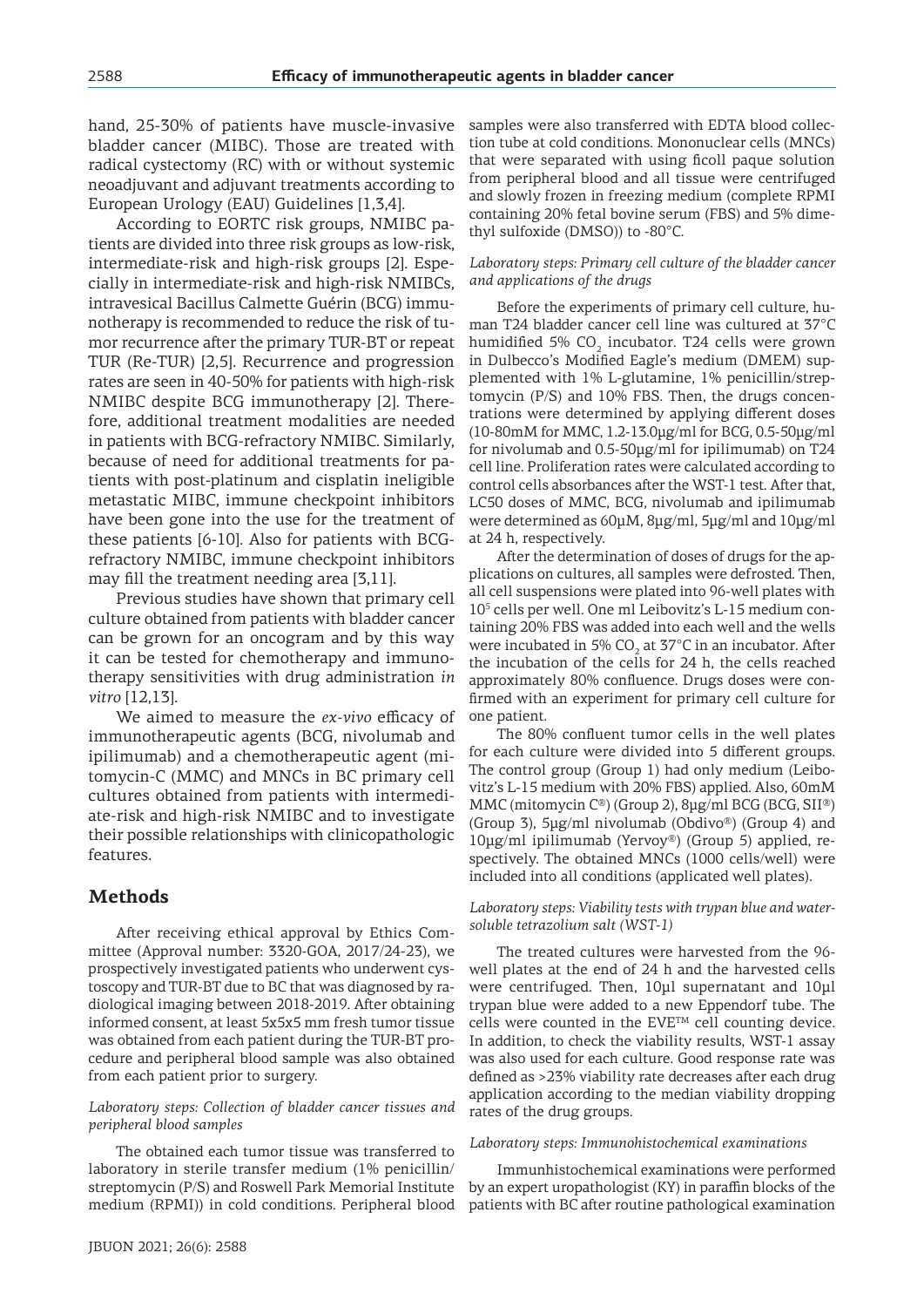in the pathology laboratory. In the examinations, 1/100 diluted PD-1, PD-L1, PD-L2 and CTLA-4 antibodies were applied for 1 h without washing. After washing with PBS, steps of streptovidin-biotin secondary antibody and DAB coloring, ground staining was performed with hematoxylin. Then, samples were evaluated under light microscope. The strongest intensity within a sample was selected as intensity score (IS) of the sample. Scores of 0 and +1 were classified as negative and scores of 2+ and 3+ as positive.

#### *Pathological and clinical data of the patients*

Patients with NMIBC were treated and followed-up according to the EORTC risk table. Patients were not treated with these drugs at the same time. Diagnosis of NMIBC was made by an uropathologist using immunohistochemical staining. Pathologic and clinical data, routine intravesical therapy results (for NMIBC) and follow-up data of the patients were compared to *exvivo* viability results of the drug application to the cell cultures for each case.

#### *Statistics*

Data were analyzed using the SPSS 22.0 statistical package (SPSS, Chicago, Ill). Wilcoxon test was used for comparison of drug groups according to their own controls. Also, the Mann-Whitney U test, Kruskal-Wallis test and  $x^2$  test were used for analysis of patient data. Statistical significance was set at p<0.05.

### **Results**

Twenty NMIBC cases investigated had a mean age of 69.6 years  $(\pm 11.2, \text{range:} 52\text{-}89)$ . Clinicopathologic data of the patients are given in Table 1. As a result, 7 patients were evaluated in intermediaterisk group and 13 patients in high-risk group. Pathologic and clinical data, EORTC risk group data, those receiving additional treatment findings and laboratory results (primary cell culture viability rates after MMC, BCG, nivolumab and ipilimumab administration) for each patient are given in Table 2, separately. According to the findings, viability rates were higher after BCG administration in four high-risk patients who had recurrence (MS3 71.4%, MS18 75.2%, MS22 74.1%) and MS25 76.3%) compared to some patients who had not any recurrence (MS4 53.7% and MS13 35.6%) after the intravesical BCG treatment. However, viability rates of these four patients with recurrence were lower than two patients with no recurrence (MS14 99.4%) and MS21 (82.9%). For MS14, the lowest rate of viability was found with MMC (86.7%) than other immunotherapy drugs. On the other hand, in BCG treated intermediate-risk patients, viability rate of BCG was lower in a patient with no recurrence than in a patient with recurrence (MS7 54.5%) vs MS8 (67.1%) (Table 2).

**Table 1.** Patients' demographics and clinicopathological data

|                                                           | $n \ (\%)$              |
|-----------------------------------------------------------|-------------------------|
| Age (years)                                               | $69.6 \pm 11.2$ (52-89) |
| Gender                                                    |                         |
| Male                                                      | 18 (90)                 |
| Female                                                    | 2(10)                   |
| Tumor diameter (cm)                                       | 58.5±34.3 (25-150)      |
| Number of tumors                                          | $3.8 \pm 3.8$ (1-10)    |
| Pathological stage                                        |                         |
| Ta                                                        | 7(35)                   |
| Τ1                                                        | 13 (65)                 |
| Tumor grade                                               |                         |
| Low-grade                                                 | 8(40)                   |
| High-grade                                                | 12 (60)                 |
| EORTC risk table for NMIBC                                |                         |
| Intermediate-risk                                         | 7(35)                   |
| High-risk                                                 | 13 (65)                 |
| Type of urothelial carcinoma                              |                         |
| Pure UC                                                   | 17 (85)                 |
| UC with squamous differentiation                          | 2(10)                   |
| UC with sarcomatoid differantiation                       | 1(5)                    |
| UC with glandular differantiation                         | 1(5)                    |
| Histological pattern of UC                                |                         |
| Papillary                                                 | 18 (90)                 |
| Solid                                                     | 3(15)                   |
| Inverted                                                  | 1(5)                    |
| Micropapillary                                            | 2(10)                   |
| Concomittant CIS presence                                 | 5(25)                   |
| Presence of muscle layer in the<br>specimens              | 11 (55)                 |
| Vascular invasion                                         | 2(10)                   |
| Postoperative early single dose<br>instilation (with MMC) | 5(25)                   |
| Re-TUR                                                    | 7(35)                   |
| Tumor presence in Re-TUR specimens                        | 5(71.4)                 |
| Intravesical treatment                                    |                         |
| Untreated                                                 | 8(40)                   |
| BCG                                                       | 11 (55)                 |
| MMC                                                       | 1(5)                    |
| Recurrence in the follow-up                               |                         |
| in untreated patients                                     | 6(75)                   |
| in patients under BCG treatment                           | 5(45.5)                 |
| in patients under MMC treatment                           | 0(0)                    |
| Follow-up time (years)                                    | $16.9 \pm 7.3$ (3-24)   |

EORTC: European Organization for Research and Treatment of Cancer, NMIBC: Non-muscle invasive bladder cancer, UC: Urothelial carcinoma, MMC: Mitomycin C, Re-TUR: Repeat transurethral resection, CIS: Carcinoma in situ, BCG: Bacillus Calmette Guerin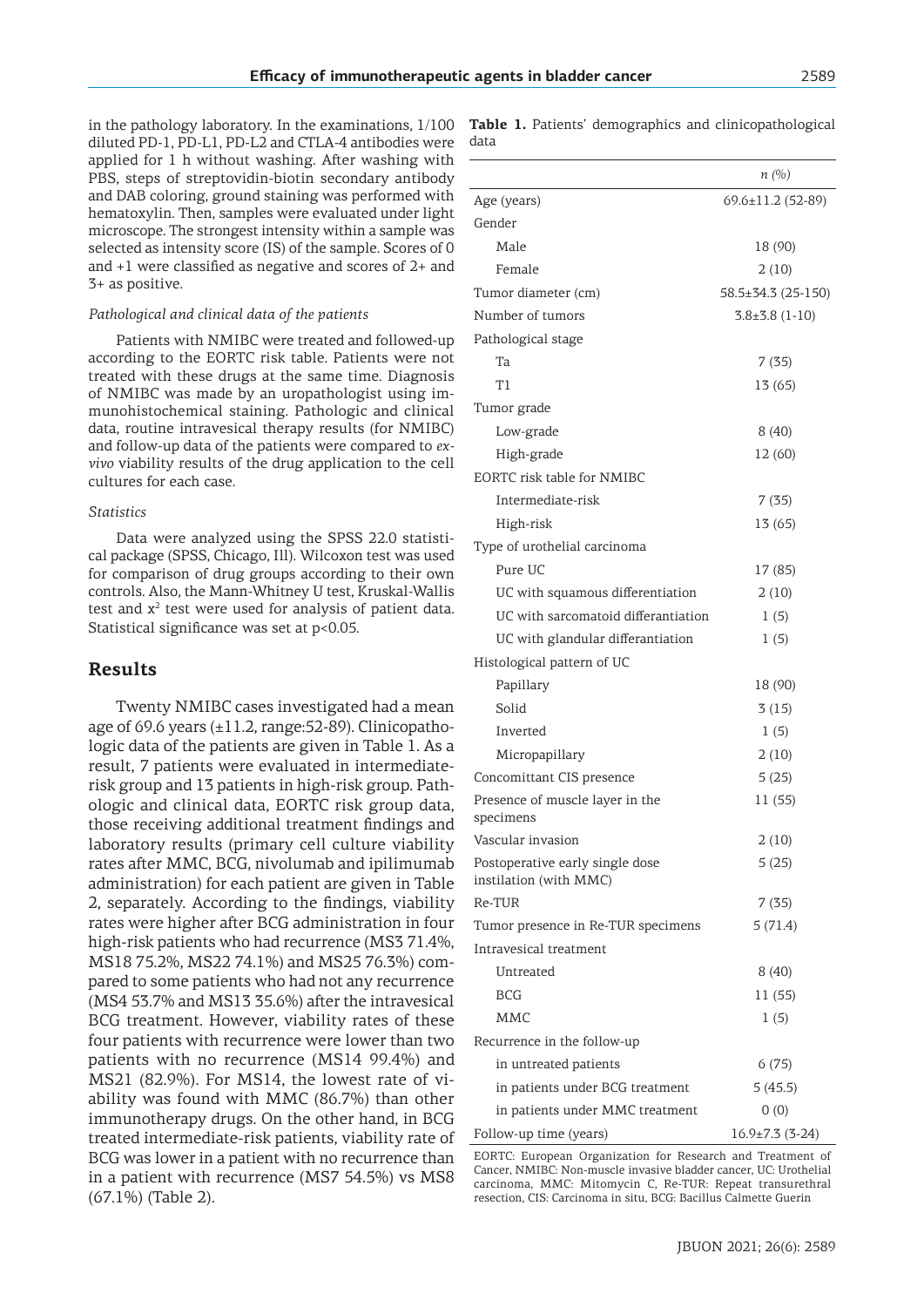Viability rates of BC cell cultures after drug applications and comparison results with own controls are given in Table 3. Viability rates were significantly decreased after the applications compared to own controls (p<0.001). Viability rates after the applications according to immunohistochemical (IHC) findings of immune checkpoints in all cases are shown in Table 4. All comparisons showed no statistical difference in viability rates of the same drug between negative and positive IHC results. On the other hand, cell viability rates of tumoral CTLA-4 positive cases were detected

to be lower than negative patients after all immunotherapeutic applications (BCG, nivolumab and ipilimumab). However, this situation was not valid for the MMC (Table 4). Also, when we look at the significant response rates (>23% of viability rates decrease) after the drug applications, some findings were glittered (Table 5). Only in PD-L1 positive cases, good response rates were found to be significantly higher compared to PD-L1 negative cases after the MMC (66 vs 0%, p=0.045) and nivolumab (66 vs 0%, p=0.045) administrations (Table 5).

**Table 2.** Pathological results, clinical stage, received additional treatment findings, recurrence status, primary cell culture viability rates after MMC, BCG, Nivolumab and Ipilimumab applying of each patient.

| PN               |                | P Stage Histology | Grade CIS |                                  | EORTC Risk<br>group | ISI                          | IV therapy               | Rec                      | Primary Culture viability rates after drug<br>administration (%) |            |            |      |       |
|------------------|----------------|-------------------|-----------|----------------------------------|---------------------|------------------------------|--------------------------|--------------------------|------------------------------------------------------------------|------------|------------|------|-------|
|                  |                |                   |           |                                  |                     |                              |                          |                          | Control                                                          | <b>MMC</b> | <b>BCG</b> | Nivo | Ipili |
| MS1              | T1             | UC-Src            | High      | $\qquad \qquad +$                | High                | $\overline{a}$               |                          | $^{+}$                   | 99                                                               | 100        | 64.9       | 71.6 | 72.8  |
| MS3              | T1             | UC                | High      | $\overline{\phantom{a}}$         | High                | $\overline{\phantom{a}}$     | <b>BCG</b>               | $^{+}$                   | 100                                                              | 71.8       | 71.4       | 78.2 | 88.3  |
| MS4              | T <sub>1</sub> | UC                | High      | $^{+}$                           | High                | $\overline{\phantom{0}}$     | <b>BCG</b>               | $\overline{\phantom{a}}$ | 100                                                              | 61.4       | 53.7       | 55.8 | 58.7  |
| MS <sub>6</sub>  | T1             | UC                | High      | $\qquad \qquad -$                | High                | $\overline{a}$               |                          | $^{+}$                   | 99                                                               | 74.9       | 57.7       | 81.2 | 76.4  |
| MS7              | Ta             | UC                | Low       | $\overline{\phantom{a}}$         | Intermed            | $\overline{\phantom{a}}$     | <b>BCG</b>               | $\overline{a}$           | 97                                                               | 57.2       | 54.5       | 48.6 | 50.5  |
| MS8              | Ta             | UC                | Low       | $\overline{\phantom{a}}$         | Intermed            | $\overline{\phantom{a}}$     | <b>BCG</b>               | $^{+}$                   | 95                                                               | 71.5       | 67.1       | 70.6 | 78.3  |
| <b>MS12</b>      | T <sub>1</sub> | UC                | High      | $\qquad \qquad +$                | High                | $\overline{\phantom{a}}$     | $\overline{\phantom{0}}$ | $^{+}$                   | 95                                                               | 71.9       | 83.6       | 80.3 | 72.4  |
| MS13             | T <sub>1</sub> | UC                | High      | $\overline{\phantom{a}}$         | High                | $\qquad \qquad \blacksquare$ | <b>BCG</b>               | $\overline{a}$           | 95                                                               | 42         | 35.6       | 40.4 | 33.4  |
| <b>MS14</b>      | T <sub>1</sub> | UC                | High      | $\overline{\phantom{a}}$         | High                | $\overline{\phantom{a}}$     | <b>BCG</b>               | $\overline{a}$           | 99                                                               | 86.7       | 99.4       | 100  | 90.3  |
| <b>MS15</b>      | Ta             | UC                | Low       | $\overline{\phantom{a}}$         | Intermed            | $\overline{a}$               |                          | $\overline{a}$           | 99                                                               | 76.5       | 89.7       | 75.1 | 75.2  |
| MS16             | T1             | UC-Squ            | High      | $\overline{\phantom{a}}$         | High                | $\overline{\phantom{a}}$     | MMC                      | $\bar{\phantom{a}}$      | 96                                                               | 48.5       | 48.7       | 47.3 | 48.5  |
| <b>MS18</b>      | T <sub>1</sub> | UC-Squ            | High      | $^{+}$                           | High                |                              | <b>BCG</b>               | $^{+}$                   | 100                                                              | 68.8       | 75.2       | 61.7 | 100   |
| <b>MS20</b>      | Ta             | UC                | Low       | $\overline{\phantom{a}}$         | Intermed            | MMC                          |                          | $^{+}$                   | 95                                                               | 71.3       | 80.4       | 79.4 | 88.2  |
| <b>MS21</b>      | T <sub>1</sub> | UC                | Low       | $\overline{\phantom{a}}$         | High                |                              | <b>BCG</b>               | $\overline{a}$           | 99                                                               | 81.5       | 82.9       | 75.3 | 80.6  |
| <b>MS22</b>      | T1             | UC                | High      | $\begin{array}{c} + \end{array}$ | High                | MMC                          | <b>BCG</b>               | $^{+}$                   | 97                                                               | 80.3       | 74.1       | 79   | 91.2  |
| MS <sub>24</sub> | T <sub>1</sub> | UC                | High      | $^{+}$                           | High                | <b>MMC</b>                   | $\overline{\phantom{a}}$ | $^{+}$                   | 98                                                               | 70.2       | 64.8       | 55.9 | 54    |
| <b>MS25</b>      | T1             | UC                | High      | $\overline{\phantom{a}}$         | High                |                              | <b>BCG</b>               | $^{+}$                   | 99                                                               | 76.3       | 96.7       | 83.5 | 84.2  |
| <b>MS27</b>      | Ta             | UC                | Low       | $\overline{\phantom{a}}$         | Intermed            | <b>MMC</b>                   | $\overline{\phantom{0}}$ | $^{+}$                   | 98                                                               | 71.4       | 59.4       | 55.1 | 67    |
| <b>MS28</b>      | Ta             | UC                | Low       | $\overline{\phantom{a}}$         | Intermed            | $\overline{\phantom{a}}$     | <b>BCG</b>               | $\overline{\phantom{a}}$ | 98                                                               | 82.4       | 77.8       | 77.1 | 75.7  |
| <b>MS30</b>      | Ta             | UC                | Low       | $\overline{\phantom{a}}$         | Intermed            | MMC                          | $\overline{\phantom{0}}$ | $\overline{\phantom{a}}$ | 98                                                               | 77.3       | 79.7       | 66.6 | 49    |

PN: Patient number, P stage: Pathologic stage, UC: Urothelial carcinoma, Squ: squamous differentiation, Src: sarcomatoid differentiation, CIS: Carcinoma in situ, ISI: Immediate single instilation of chemotherapy, IV: Intravesical, Rec: Recurrence, MMC: Mitomycin C, BCG: Bacillus Calmette Guerin, Niv: Nivolumab, Ipili: Ipilimumab

**Table 3.** Viability rates and comparative results of groups after the drug administration

|            | п  | Viability rates (%)         | Median rates of the viability decrease $(\%)$ | $v^*$   |
|------------|----|-----------------------------|-----------------------------------------------|---------|
| Control    | 20 | $97.8 \pm 1.8$ (95-100)     |                                               |         |
| MMC        | 20 | $72.1 \pm 12.9$ (41.9-100)  | 23.6                                          | < 0.001 |
| <b>BCG</b> | 20 | $70.8 \pm 16.4$ (35.6-99.4) | 25.9                                          | < 0.001 |
| Nivolumab  | 20 | $69.1 \pm 14.9$ (40.4-100)  | 23.8                                          | < 0.001 |
| Ipilimumab | 20 | $71.7 \pm 17.6$ (33.4-100)  | 22.7                                          | < 0.001 |

MMC: Mitomycin C, BCG: Bacillus Calmette Guerin.

\*Analysis of viability rates in other groups compared to the control group using the Wilcoxon test.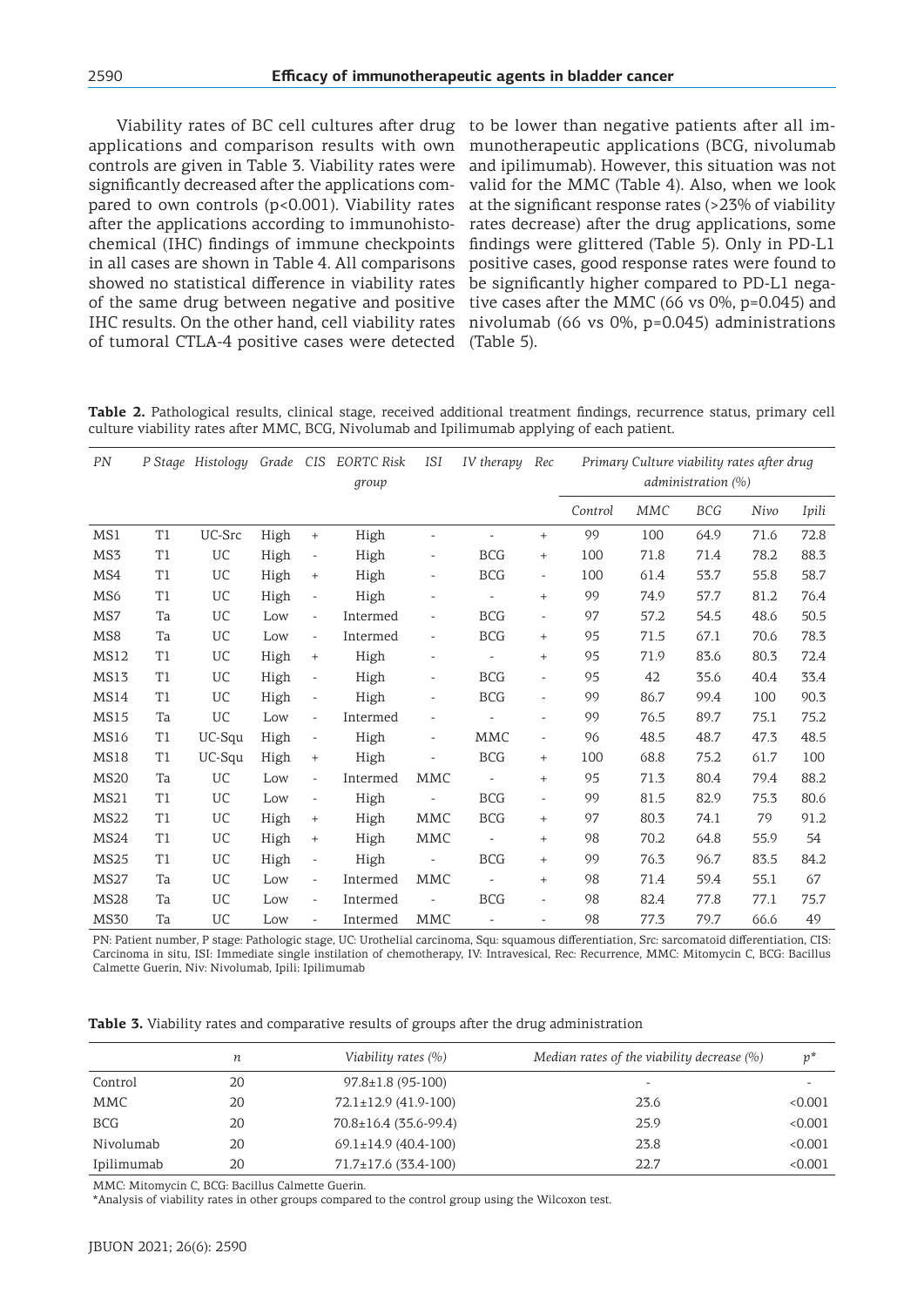Looking at the viability rates after the applications according to the T stage and tumor grades, it was observed that the viability rates were similar between Ta and T1 stage groups and also low-grade and high-grade groups.

In addition, only tumoral PD-1 positivity of all IHC results were found to be significantly higher in high-risk cases (61.5%), T1 stage cases (61.5%) and high-grade cases (66.7%) compared to intermediate-risk cases (14.3%), Ta stage cases (14.3%)

**Table 4.** Mean viability rates of bladder cancer cell cultures after drug applications according to immunohistochemical (IHC) findings of immune checkpoints in all cases

| Immune checkpoints | IHC staining | $n=20$         | Viability rates of drug applications |                 |                 |                 |                 |
|--------------------|--------------|----------------|--------------------------------------|-----------------|-----------------|-----------------|-----------------|
|                    |              |                | Control                              | MMC             | <b>BCG</b>      | Nivolumab       | Ipilimumab      |
| Tumoral CTLA-4     | Negative     | 18             | $97.8 \pm 1.8$                       | $71.3 \pm 11.2$ | $72.1 \pm 16.7$ | $70.1 \pm 14.9$ | $72.9 \pm 17.8$ |
|                    | Positive     | 2              | $98 \pm 1.4$                         | 78.6±30.3       | $59.7 + 7.3$    | $60.1 \pm 16.3$ | $61.6 \pm 15.8$ |
| Peritumoral CTLA-4 | Negative     | 9              | $97.8 \pm 1.4$                       | $75.4 \pm 13.6$ | $72.8 \pm 14.6$ | $68+12.6$       | $68.9 \pm 15.2$ |
|                    | Positive     | 11             | $97.8 \pm 2.1$                       | $69.3 \pm 12.2$ | $69.2 \pm 18.2$ | $70.1 \pm 17.1$ | $74.1 \pm 19.8$ |
| Tumoral PD-1       | Negative     | 11             | $97.2 \pm 1.7$                       | $68 + 13.2$     | $68.9 \pm 18.6$ | $64.4 \pm 15.2$ | $66.9 \pm 17.6$ |
|                    | Positive     | 9              | $98.6 \pm 1.7$                       | $77+11.2$       | $73.3 \pm 13.9$ | $74.9 \pm 13$   | $77.7 \pm 16.6$ |
| Peritumoral PD-1   | Negative     | 7              | $98.1 \pm 1.5$                       | $79.6 \pm 10.9$ | $78.4 \pm 16$   | $74.4 \pm 15.7$ | $76.7 \pm 13$   |
|                    | Positive     | 13             | $97.6 \pm 1.9$                       | $68 + 12.3$     | $66.8 \pm 15.7$ | $66.3 \pm 14.2$ | $69+19.6$       |
| $PD-L1$            | Negative     | 2              | $97.5 \pm 0.7$                       | $81.3 \pm 1.5$  | $75.9 \pm 2.6$  | $78.1 \pm 1.3$  | $83.5 \pm 10.9$ |
|                    | Positive     | 18             | $97.8 \pm 1.9$                       | $71 + 13.2$     | $70.3 \pm 17.2$ | $68.1 \pm 15.4$ | $70.4 \pm 17.9$ |
| Tumoral PD-L2      | Negative     | 19             | $97.9 \pm 1.7$                       | $72.1 \pm 13.2$ | $70.2 \pm 16.5$ | $68.5 \pm 15$   | $71.7 \pm 18.1$ |
|                    | Positive     | 1              | 95                                   | 71.9            | 83.6            | 80.3            | 72.4            |
| Peritumoral PD-L2  | Negative     | 16             | $98.2 \pm 1.4$                       | $74.7 \pm 11.6$ | $73.6 \pm 14.7$ | $71 \pm 14.2$   | $74.5 \pm 16.5$ |
|                    | Positive     | $\overline{4}$ | $96.3 \pm 2.5$                       | $61.7 \pm 14$   | $60+20.3$       | $61.8 \pm 17.5$ | $60.7{\pm}20$   |

CTLA-4: Cytotoxic T-lymphocyte Associated Antigen-4, PD-1: Programmed Death-1, PD-L1: Programmed Death-Ligand 1, PD-L2: Programmed Death-Ligand 2, IHC: Immunohistochemical, MMC: Mitomycin C, BCG: Bacillus Calmette Guerin. Mann-Whitney U test was performed for the comparison of viability rates of the same drug between negative and positive IHC results that showed no statistical significance between IHC groups.

| Table 5. Good response rates of bladder cancer cell cultures after drug applications according to immunohistochemical |  |  |  |
|-----------------------------------------------------------------------------------------------------------------------|--|--|--|
| (IHC) findings of immune checkpoints in all cases. n (%)                                                              |  |  |  |

| Immune checkpoints | IHC staining | $n=20$ | Good response rates of the drug applications |           |            |            |  |
|--------------------|--------------|--------|----------------------------------------------|-----------|------------|------------|--|
|                    |              |        | MMC                                          | BCG       | Nivolumab  | Ipilimumab |  |
| Tumoral CTLA-4     | Negative     | 18     | 11(61.1)                                     | 9(50)     | 10(55.6)   | 7(38.9)    |  |
|                    | Positive     | 2      | 1(50)                                        | 2(100)    | 2(100)     | 2(100)     |  |
| Peritumoral CTLA-4 | Negative     | 9      | 4(44.4)                                      | 4(44.4)   | 6(66.7)    | 5(55.6)    |  |
|                    | Positive     | 11     | 8(72.7)                                      | 7(63.6)   | 6(54.5)    | 4(36.4)    |  |
| Tumoral PD-1       | Negative     | 11     | 7(63.6)                                      | 6(54.5)   | 8(72.7)    | 6(54.5)    |  |
|                    | Positive     | 9      | 5(55.6)                                      | 5(55.6)   | 4(44.4)    | 3(33.3)    |  |
| Peritumoral PD-1   | Negative     | 7      | 3(42.9)                                      | 3(42.9)   | 4(57.1)    | 3(42.9)    |  |
|                    | Positive     | 13     | 9(69.2)                                      | 8(61.5)   | 8(61.5)    | 6(46.2)    |  |
| $PD-L1$            | Negative     | 2      | $0(0)$ *                                     | 0(0)      | $0(0)$ *   | 0(0)       |  |
|                    | Positive     | 18     | $12(66)$ *                                   | 11(61.1)  | $12(66)$ * | 9(50)      |  |
| Tumoral PD-L2      | Negative     | 19     | 11 (57.9)                                    | 11 (57.9) | 12(63.2)   | 9(47.4)    |  |
|                    | Positive     | 1      | 1(100)                                       | 0(0)      | 0(0)       | 0(0)       |  |
| Peritumoral PD-L2  | Negative     | 16     | 8(50)                                        | 8(50)     | 9(56.3)    | 7(43.8)    |  |
|                    | Positive     | 4      | 4(100)                                       | 3(75)     | 3(75)      | 2(50)      |  |

Chi-square test was performed for the comparison of good response rates of the same drug between negative and positive IHC results. \*Significant statistical analysis with p=0.045 between PD-L1 positive and negative cases of each MMC and nivolumab group.

CTLA-4: Cytotoxic T-lymphocyte Associated Antigen-4, PD-1: Programmed Death-1, PD-L1: Programmed Death-Ligand 1, PD-L2: Programmed Death-Ligand 2, IHC: Immunohistochemical, MMC: Mitomycin C, BCG: Bacillus Calmette Guerin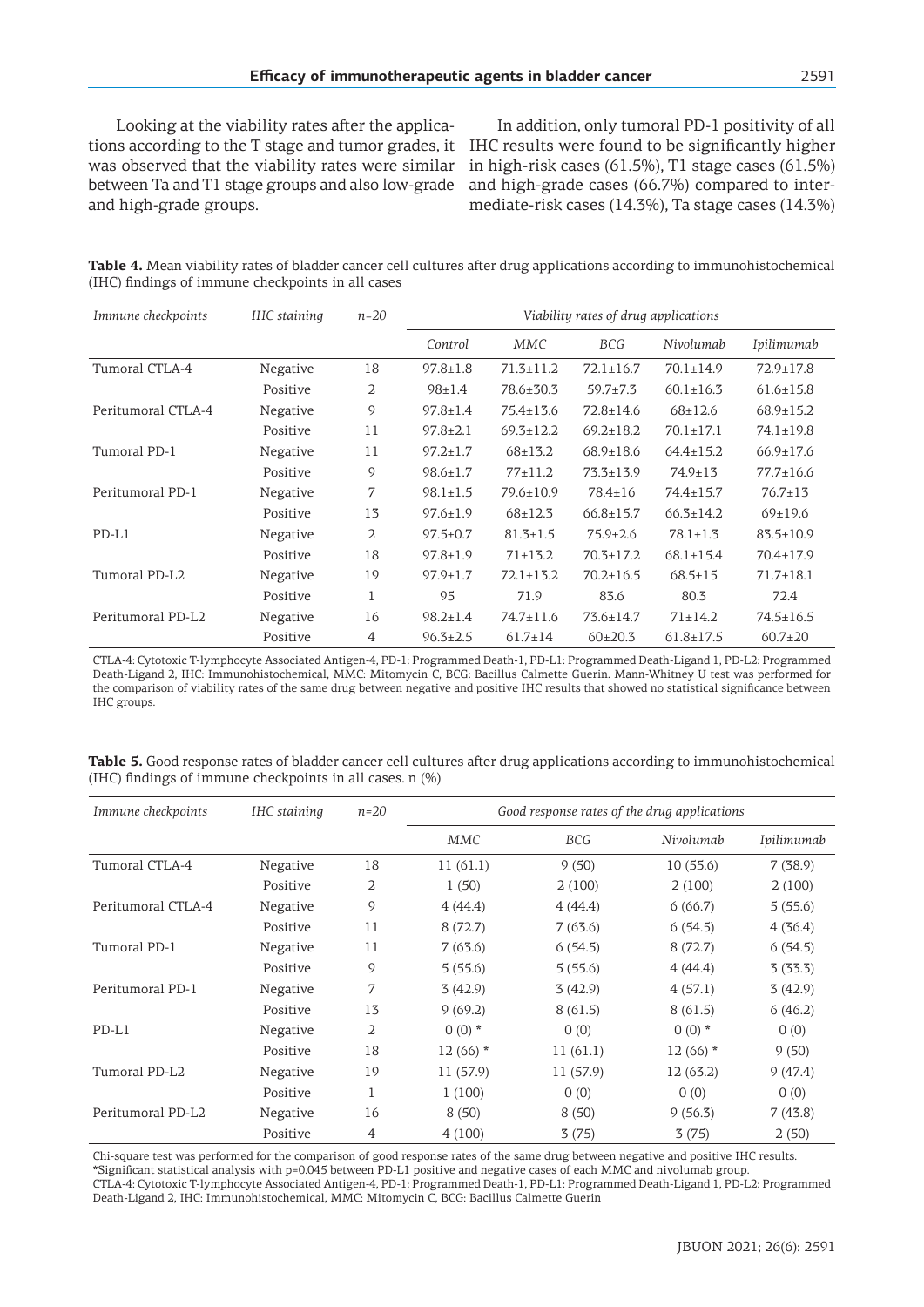and low-grade cases (12.5%), separately (p values were 0.043, 0.043 and 0.017, respectively).

During follow-up, recurrence was observed in 6 of 8 untreated patients and no statistically significant difference was found for IHC results between patients with and without recurrence. However, peritumoral PD-1 was positive for 2 of 2 (100%) patients without any recurrence, while peritumoral PD-1 positivity was observed only in 2 of 6 (33.3%) patients with recurrence (p=0.102). When we look at the drug response rates of the cases with and without any recurrence, no good response of MMC was observed in 2 of 2 patients with recurrence, while good response for MMC was observed in 5 of 6 patients with recurrence (p=0.035). On the other hand, recurrence was found in 5 of 11 patients treated with BCG in follow-up and there was no statistical difference for IHC results between patients with and without recurrence. When we look at the drug response rates, there was a good response in 2 of 5 recurred patients after the applications of BCG and nivolumab, while good response was not observed in all of them after ipilimumab application  $(p>0.05)$ .

In addition, no good response rates after immunotherapeutic agents were found to be statistically significant across all studied markers. However, good response rate after MMC was only found to be higher in high-risk cases with peritumoral PD-1 positive than negatives (87.5 vs 20%, p=0.032).

## **Discussion**

All immunotherapeutic and chemotherapeutic agents caused lower viability rates than their own controls in primary BC cells. As expected, some non-recurred cases (MS4 and MS13) during the follow-up were presented with lower viability rates than the majority of recurred (MS3, MS18, MS22 and MS25) cases in cell cultures after the BCG application. However, paradoxically some non-recurred cases (MS14 and MS21) had higher viability rates compared to some recurred cases (MS3, MS18 and MS22) after the BCG administration. On the other hand, MMC was more cytotoxic than other immunotherapeutic agents in some case cultures (MS14). These findings have shown that patients with similar clinicopathologic features can have different outcomes within themselves.

In the management of NMIBC, some intravesical treatment modalities are recommended by the guidelines because of the nature of high tic significance remains controversial [27]. These recurrence and progression rates of the disease. five immunotherapeutic agents are currently in

However, the treatment of NMIBC remains a challenge for the patients and clinicians. Currently, an ISI of chemotherapy with MMC or epirubicin is routinely used in daily practice of low-risk and intermediate-risk patients with low recurrence rate and score after TUR-BT for decreasing recurrence [2,14-16]. In addition, intravesical chemotherapy of MMC and immunotherapy of BCG are recommended for patients with intermediate-risk and high-risk NMIBC, respectively [2,5]. However, especially in patients with BCG-refractory NMIBC, management of the disease has not been clear yet. In this context, intravesical gemcitabine, MMC with microwave-induced hyperthermia, recombinant adenovirus IFN-α with Syn3 (rAd-IFNα/Syn3 (Adstiladrin), docetaxel combinations, ALT-803 (interleukin-15 super-agonist) and immune checkpoint inhibitors constitute possible treatment choices [2,3,11,17-20]. When we look at the current NMIBC management picture, we aimed to assess BCG and MMC from the standard treatments and nivolumab and ipilimumab from the immune checkpoint inhibitors in the current study.

For BC cell culture, BC cell lines which were previously defined or primary cell culture obtained from the patients' cancer tissue / urinary exfoliated BC cells are used for *ex-vivo* researches [13,21-25]. In the current study, we investigated drug response rates using the oncogram method that was previously defined by us [13].

In previous studies, it was reported that the expression of the immune checkpoint receptors or ligands (CTLA-4, PD-1 and PD-L1) has been observed in BC tumor cells and tumor infiltrating immune cells in a majority of localized BCs [3]. However, with using different methods or antibody clones for IHC evaluation reveals various results in statistical analysis [3]. PD-L1 positivity defined with the range of 7-69% in the literature and CTLA-4 positivity have been found to be associated with advanced disease and poor survival. PD-1 positivity (8-53%) has been associated with T stage [3,11]. PD-L2 is mainly expressed in antigen presenting cells [11]. Therefore, we assessed IHCs of CTLA-4, PD-1, PD-L1 and PD-L2 in terms of tumoral and peritumoral areas in TUR-BT pathologies. Immune checkpoint inhibitors that block CTLA-4 (ipilimumab) or PD-1 (pembrolizumab, nivolumab and durvalumab) or PD-L1 (atezolizumab and avelumab) pathways promote antitumor immunity, reactivating T-lymphocyte proliferation and activity [26,27]. PD-L2 is another targetable ligand of PD-1, but its prognos-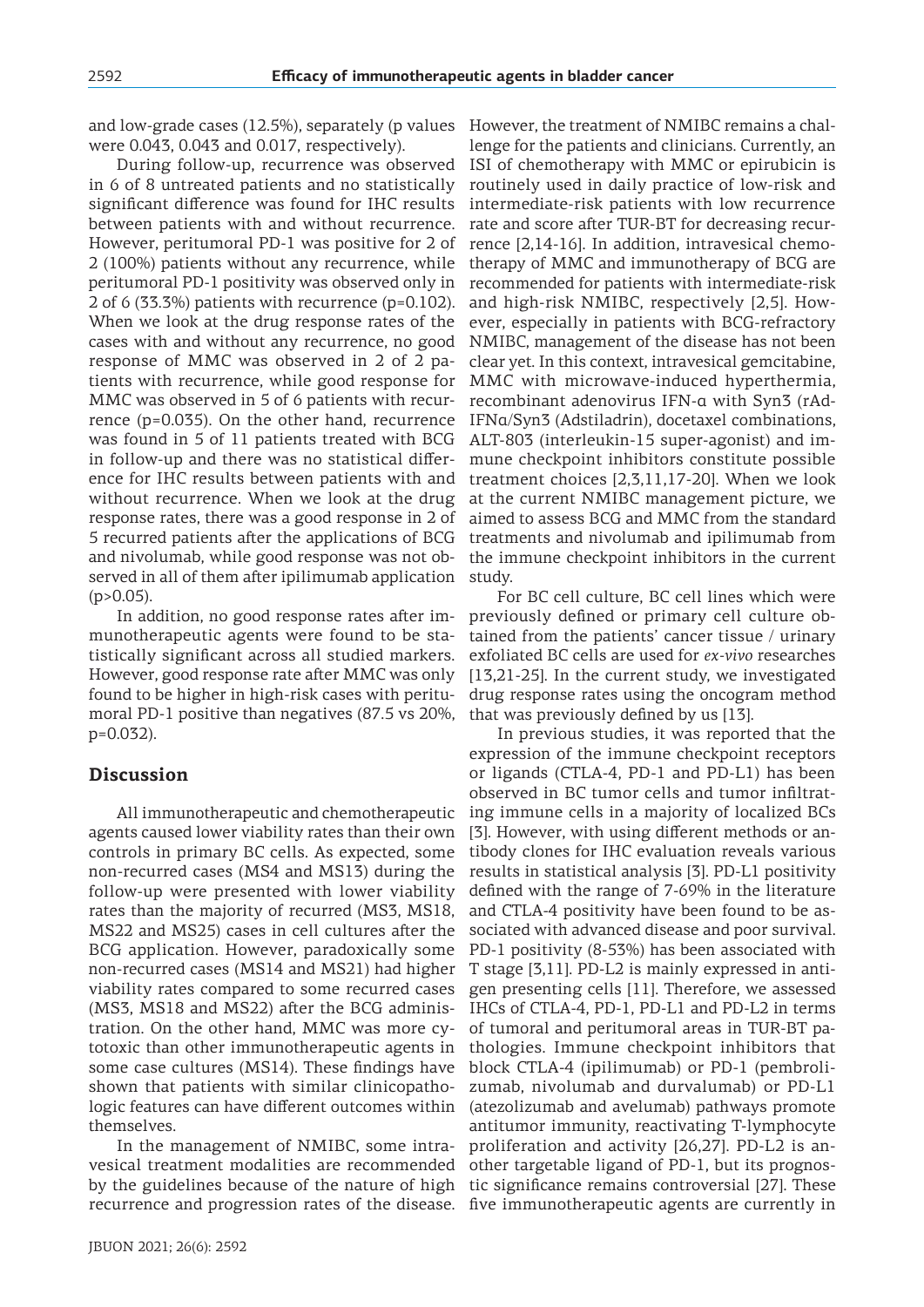use in second-line therapy for patients who progressed during or after cisplatin-based chemotherapy and had PD-L1 positive in terms of eligibility for immunotherapy. In addition, using of immune checkpoint inhibitors is also on the agenda in first-line therapy for metastatic urothelial carcinoma, in neoadjuvant therapy prior to radical cystectomy for MIBC and in BCG refractory NMIBC [28]. Among the immune checkpoint inhibitors, particularly pembrolizumab has been approved by FDA for the treatment of patients with BCG-unresponsive, high-risk NMIBC with CIS who are ineligible for cystectomy [29]. In KEY-NOTE-676 study, a randomized-controlled Phase III study of BCG with or without pembrolizumab in patients with persistent or recurrent high-risk NMIBC after BCG induction was planned [30]. In the combination arm, intravenous 200mg pembrolizumab every 3 weeks and intravesical 50mg BCG induction therapy once weekly for 6 weeks have been administered. It was reported by the authors that the combination therapy may indicate a more effective option for high risk patients [30]. On the other hand, the efficiency of nivolumab and ıpilimumab in different conditions according to the IHC results for patients with treatment naive NMIBC is not clear yet. At this point, it can be thought that personalized treatment can be included in the management of NMIBC with the using of additional IHC or cell culture (oncogram) results. In parallel with the stated point, we plan our hypothesis to answer the question of which drug for which patient by the using of IHC and *ex-vivo* cell culture (oncogram) testing.

When we look at the IHC findings of the current study, tumoral PD-1 positivity was found to be significantly associated with worse pathological results (T1, high grade or high-risk patients). Good response rates of PD-L1 positive cases were found to be significantly higher compared to PD-L1 negative cases after the MMC and nivolumab administrations (66 vs 0% in both drug groups; p=0.045). Besides, cell viability rates of tumoral CTLA-4 positive cases were detected to be lower than negative patients (non-significantly) after all immunotherapeutic (BCG, Nivolumab and Ipilimumab) applications. Also, good response rate after MMC was only found to be higher especially in the sub-group of high-risk NMIBC with peritumoral PD-1 positive than negatives (87.5 vs 20%, p=0.032). When we look at the follow-up data, good response rate for MMC in cell cultures was detected in 5 of 6 untreated patients who had a recurrence in follow-up (p=0.035). This finding

shows that these patients can gain a benefit from the MMC treatment after TUR-BT. On the other hand, good response rate was not observed for all drug administrations in a majority of recurred cases after the BCG treatment. In parallel, BCG failure in cell cultures can be similarly associated with failure of other immunotherapeutic agents in BCG unresponsive cases. Thus, it can be required to select for these patients according to the IHC and drug response rates in decision making before the treatments of nivolumab and ipilimumab after the BCG failure.

The major limitation of this study is that pembrolizumab and atezolizumab were not investigated because of drug accessing problems. We also did not study the nivolumab and ipilimumab combination due to the limited access to drugs. However, this is the first study to evaluate immune checkpoint inhibitors in NMIBC *in vitro* and an oncogram study that includes *ex-vivo* drug responses and additional IHC results and to assess the applicability of the method for personalized treatment of NMIBC in the routine daily practice. Additionally, our large and comprehensive oncogram study is also going on with more drugs and next generation sequence analysis.

In conclusion, although the drug responses, oncogram results obtained from the *ex-vivo* applications of MMC, BCG, nivolumab and ipilimumab, were found to significantly differ compared to the own controls, they differ on the basis of patients. It was found that nivolumab response rate was better, especially in PD-L1 positive patients. Accordingly, it can be said that the drug responses observed after *ex-vivo* applications can be evaluated with the clinical characteristics, histopathologic and immunohistochemical examination results of the patients, and can provide important information in the selection of the most appropriate immunotherapeutic drug (in the decision of personalized treatment) after evaluating drug alternatives before intravesical treatment in patients with intermediate-risk and high-risk NMIBC.

### **Acknowledgement**

This study was supported by Dokuz Eylul University Scientific Research funding (Project no.2019.KB.SAG.007).

### **Conflict of interests**

The authors declare no conflict of interests.